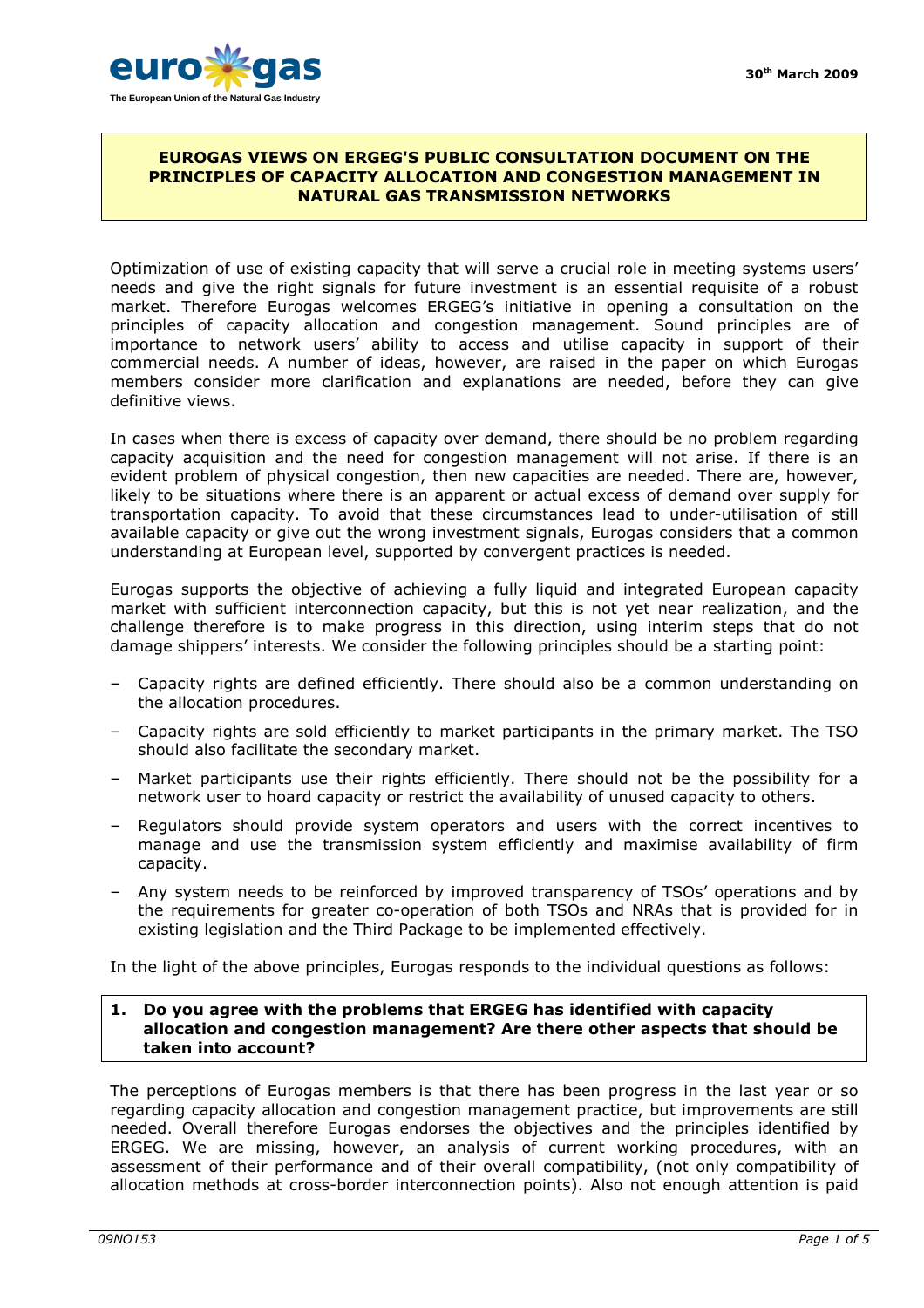

to the area of cross-border regulatory co-ordination, and the need for cross-border consistency of regulatory decisions.

Eurogas, however, recalls that effective cross-border CAM and CMP presupposes effective cross-border connections and this is not the case everywhere in Europe.

Furthermore we would wish to see more emphasis from ERGEG on the need to find the most effective market-driven solutions, recognizing that shippers' existing rights have to be respected.

## **2. The scope of ERGEG's principles and of the derived proposals covers bringing capacity to the market where there is currently contractual congestion. Do you agree with this approach?**

Eurogas has long insisted on the importance of optimizing use of existing capacity as a prerequisite to efficient network use and correct signals for additional investment. Eurogas can agree therefore with the objectives and some key principles set out in the proposed overview.

In particular we agree on the principles of developing cross-border compatibility of CAM and CMP, and of promoting co-operation among TSOs. We also agree that the outcome of the approach should be to provide clear guidance, while avoiding an over-prescriptive tendency.

We cannot, however, agree all the derived proposals, and much more discussion is needed. We are concerned that the proposals (as understood from Annex 3) are unduly prescriptive.

The transparency requirements listed in Annex 1 and the ongoing work on this issue in the GRI process should be coherent.

The work to improve CAM and CMP should focus on cross-border interconnections, on making available more firm capacity, and adding value to shippers' trading opportunities.

### **3. In principle, European regulators consider FCFS allocation potentially discriminating. Do you share this view? What do you think about the proposed mechanisms (OSP with subsequent pro-rata allocation or auctioning?**

With regard to new capacity, open seasons (or comparable) procedures are important to assess demand, but should not necessarily be the only means of determining the capacity of a project, as other aspects have to be taken into account, and the accompanying allocation process has to be non-discriminatory.

Eurogas agrees that FCFS could be used in a discriminating way but so can other CAM methods notably Last Committed First Interrupted which is mentioned in the ERGEG paper.

In general Eurogas would support greater use of the Open Subscription Period (OSP), but in the case of bottlenecks, capacity should be allocated according to a pro-rata basis, or by auctions, to be determined according to market circumstances. Eurogas supports the suggestion for a combined approach but this should be flexible and the concept of hierarchy mentioned in the paper should not be developed in too rigid a way.

In the long-term, it is desirable to see the development of regional capacity exchanges and eventually European-level exchanges in order to achieve a more liquid capacity trading market.

With regard to buy-back and the other mechanisms, Eurogas agrees that they should be explored and explained further. Eurogas, for example, understands that the buy-back principle has largely to be approached within the context of scenario building and improved dynamic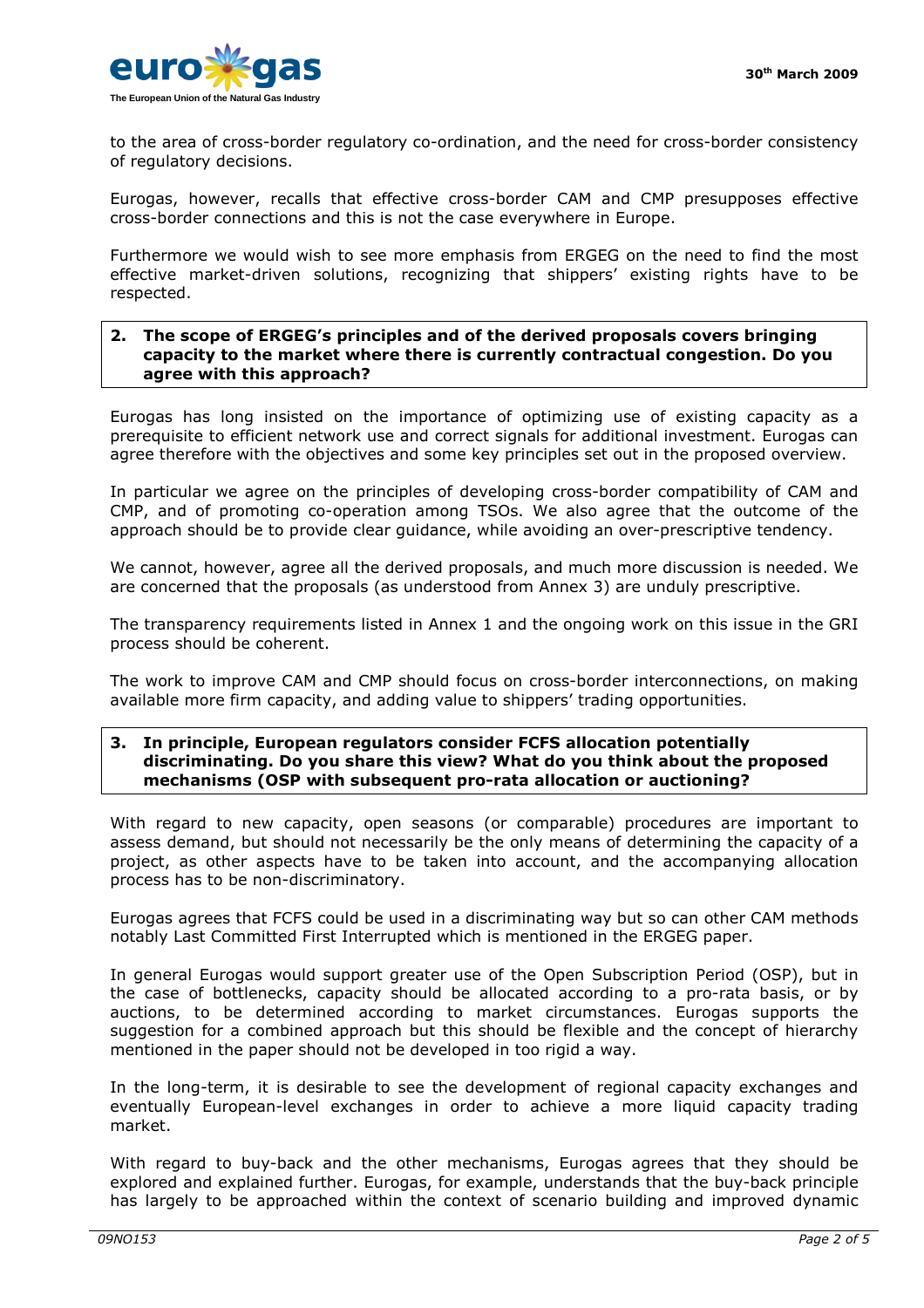

capacity modelling by TSOs. A key question is whether the buy-back mechanism will cover effectively all risks and costs incurred by shippers. These and other points need further clarification before we can develop a final position.

### **4. In your view, what is the future importance of the proposed capacity products (firm, interruptible and bundled) and of the proposed contract duration (intraday up to multi-annual)?**

It is very important that capacity products offered by TSOs are compatible across borders, and have to meet users' needs. It can be expected that the choice of products will be varied as users have different needs depending also on the stage of market development, but in general Eurogas considers that bundled products offer advantages.

Eurogas agrees on the need to define firm and interruptible capacity products of different durations, with an appropriate share-out of multi-annual, annual or seasonal products, monthly and daily products.

One congestion management principle is not mentioned by ERGEG, the so-called ruck-sack principle whereby exit capacity goes with the customer. This is a system that works well in a number of countries and should be included in any consideration.

# **5. What is the role of secondary capacity trading?**

It is very important to incentivise a secondary market in capacity trading by capacity holders, that also offers a varied portfolio of products. There are economic rationales for a capacity holder to release unused capacity, and trading on the secondary market enables shippers to adopt their capacities to their needs. The development of the secondary market, however, has been to date disappointing, and ways need to be explored of making secondary trading more attractive to potential sellers and purchases, in order to improve liquidity in the secondary market. TSOs therefore have to facilitate secondary trading possibilities and appropriate incentives for them to improve this service may be needed.

- **6. How do you assess the proposed measures to enhance the availability of firm capacity and to improve short-term and long-term congestion management?**
- **7. What are your views on the proposals? Do they address the problems? Will they lead to more effective capacity allocation methods being developed?**
- **8. Are the needs of shippers performing supply activities properly taken into account?**

Eurogas endorses the objective of making available more firm capacity, and considers that progress can be achieved by better capacity management overall. More co-operation by TSOs to achieve co-ordinated and compatible products, and also to co-ordinate maintenance schedules will contribute to this objective.

Individually and collectively TSOs should also aim to improve scenario building and dynamic modelling of their capacity availability and capacity use. This would be essential to underpin improved capacity congestion practices.

Eurogas also recognizes the need to explore other ways of improving present practices. While interruptible short-term, use-it-or-lose-it (UIOLI) is straight forward, Eurogas recognizes that this does not address the requirements of network users to have access to firm capacity in the shorter and longer term.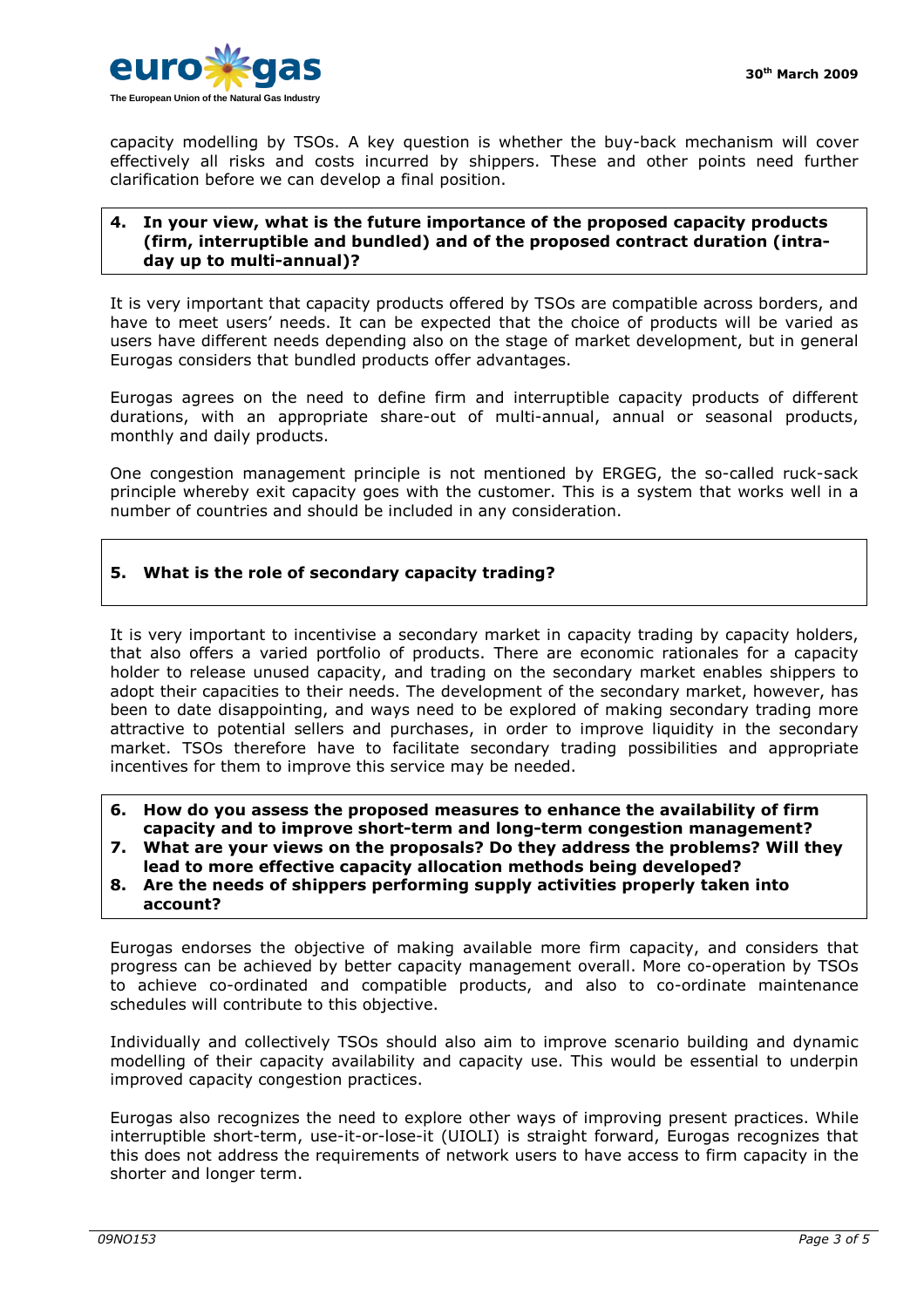

A main concern of most Eurogas members is the aspect of the proposal regarding firm dayahead UIOLI procedures that involves limitation or restrictions of existing renomination rights. Eventually in a fully liquid market this could develop, but not today when the flexibility to renominate, increasing or reducing the initial nominations, is essential. The analysis does not recognize the interaction between the flexibility that renomination rights offer and the requirements of balancing systems. Lack of convergence in balancing regimes is another reason why the flexibility offered by renomination rights is required. Therefore ERGEG guidelines should tackle this issue urgently.

ERGEG also distinguishes on the need to have different approaches to free-up short and longterm capacity. A general remark is that the concept of short-term and long-term can vary according to market circumstances, and the approach should recognize this. Eurogas members however also need to have a better understanding of how the releasable capacity system would work in practice, before we can define a position.

Long-term UIOLI is also a complex and delicate issue because even more than the other solutions it touches on matters in the domain of competition law. It is, however, unacceptable not to tackle systematic under-use. Therefore although it is not possible to envisage a general rule applying in every case where hoarding (to be understood as failure to offer unused capacity when capacity is congested) might be restricting access to firm capacity but there should be an understanding on general principles underpinning the issue although it should be handled on a case by case basis. Eurogas suggests here some general principles to be taken into account.

## The Main Principles

- From a network user's perspective, one of the main principles is that firm capacity rights, based on legally binding contracts with due regard to competition law, must be protected and respected.
- Competition law should be the source of action in questions of hoarding, even if powers are delegated to competent authorities to determine if there is abuse of contract. An appeal against their decision must be based on competition law and related sanctions.
- It should be clear what mechanisms will be appropriate in different Member States and they can be expected to vary according to different national approaches. They should, however, be transparent and fair as well as operable within a reasonable timescale.
- Wherever possible and practicable if hoarding is alleged then the parties involved should be encouraged to find a solution on a voluntary basis.
- The system, however, should permit holders of firm capacity who do not need the capacity (perhaps over a period) to justify to the competent authorities why they are not using the capacity (e.g. security of supply). This would be without prejudice to any later right of appeal.
- The system should also specify the liabilities for compensation for damages in the event that a user whose capacity had been transferred without his agreement encounters as a result problems with his supply obligations.
- Any retention of exit capacity rights linked to end users should be prevented by booking conditions which are in line with supply obligations as this would be hoarding.

## **9. Are the proposed measures suitable to facilitate developments of liquid markets?**

This question is understood as referring to liquid **capacity** market. Development of a liquid gas market entails much wider issues.